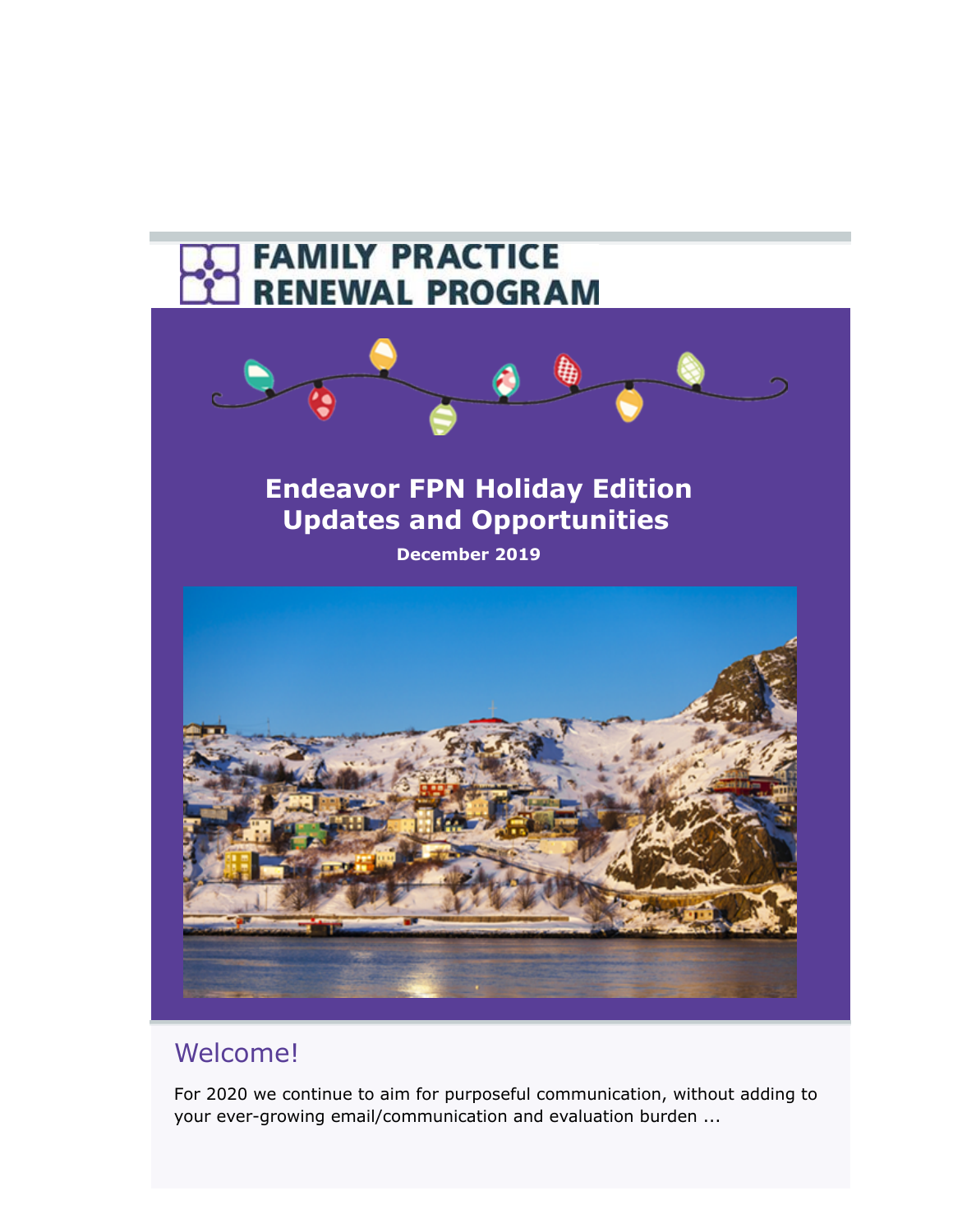Our current plan is to send you three FPN 'newsletters' and three FPN 'opportunities and updates' over the course of the year. We are also overhauling our FPN website (January 2020) to better inform Family Physicians of events and link you to resources which are of value to you in your practice.

Today's communique is an FPN 'opportunities and update.' Each topic includes a hyperlink to allow for quick navigation to the information that piques your interest.

Please see updates below and keep in mind FPN member time is reimbursed for all working group and related support.

## FPN Program Update & Evaluation

We are excited to announce over 90 physicians have joined the Endeavor Family Practice Network. Additionally, 42 physicians attended our first AGM & Engagement meeting on November 13, 2019. This fantastic momentum is a direct result of family physicians leading and supporting this initiative.

Click the link to see our evening evaluation.



## FPN member opportunities

### **Peer Mentorship**

Are you a potential Peer Mentor? Do you know someone who would be an excellent mentor or support for other physicians in our community?

\*Physician time is reimbursed for mentorship with opportunities for additional education and training support.



### **Patient-Centred Priorities**

We are looking for two Family Physicians to join our working group on this topic. Specifically, we would like this group to provide guidance to existing projects as well as help us identify other areas which can impact both physician practice and their patients. If you have an interest or would like to know more please contact k[imbutler@endeavorfpn.com.](mailto:kimbutler@endeavorfpn.com?subject=Endeavor%20FPN%20Patient-Centred%20Priorities)

## Eastern Health FYIs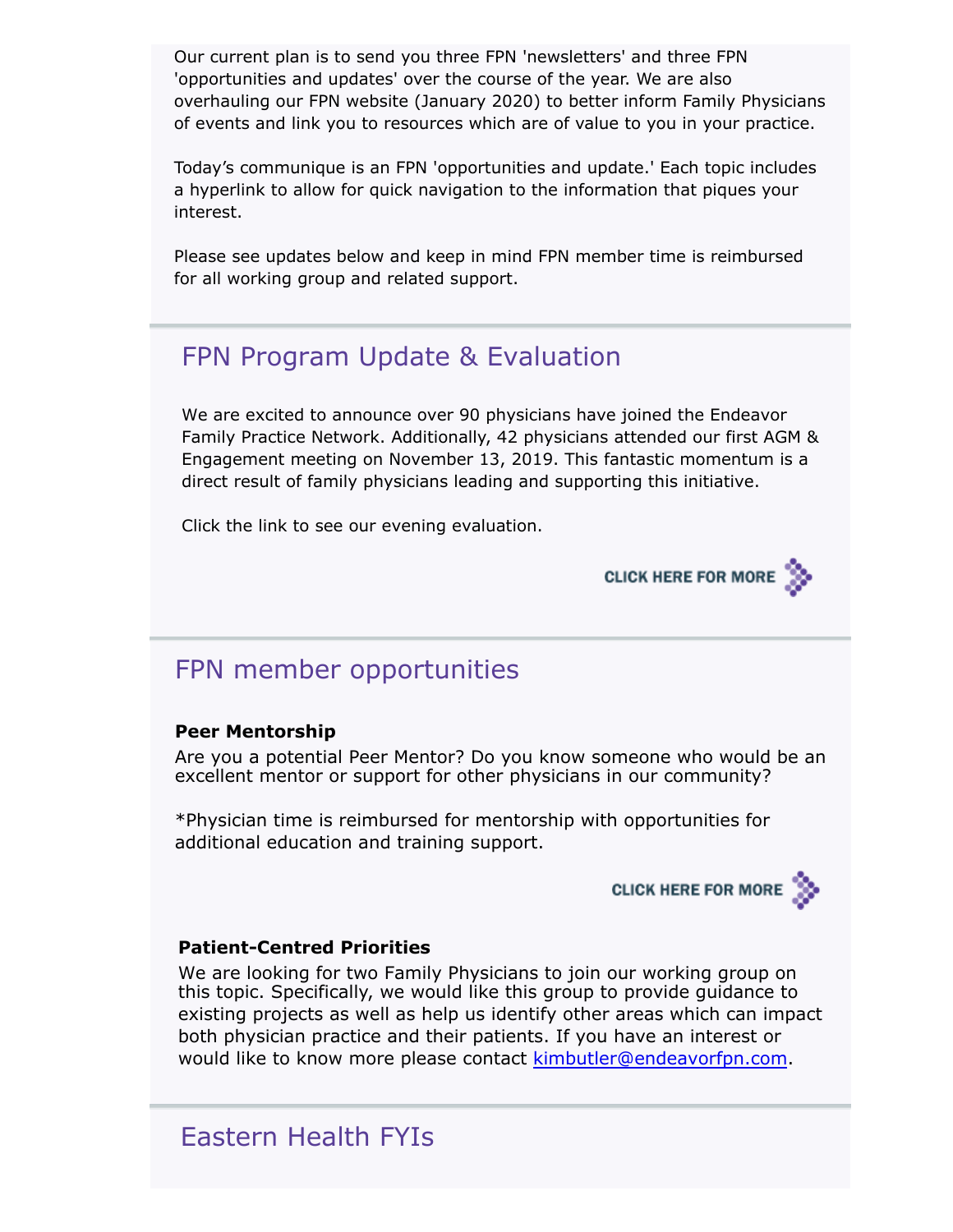In 2020 we aim to improve communication between family practices and Eastern Health. One aspect of this includes updating members on new services or service changes. Stay tuned for future newsletters as we expect this section to grow significantly.

### **INSPIRED COPD OutreachTM**

INSPIRED COPD Outreach<sup>TM</sup> is an Eastern Health program designed to better manage COPD patients within a home setting.

## CLICK HERE FOR MORE

#### **Paramedics Providing Palliative Care**

Paramedics Providing Palliative Care is a new initiative in which trained paramedics provide palliative care patients with the in-home support they require when having a palliative emergency.

- [Brochure](http://familypracticerenewalnl.ca/wp-content/uploads/2019/12/Paramedics_Providing_Palliative_Care_Brochure.pdf)
- [FAQs](http://familypracticerenewalnl.ca/wp-content/uploads/2019/12/PPPC_FAQ_Final_Prescribers.pdf)
- [Slides](http://familypracticerenewalnl.ca/wp-content/uploads/2019/12/Paramedics_in_Palliative_Care-GP-Information_December_2019.pdf)

### **Provincial Home Dementia Care Program**

The goal of the Provincial Home Dementia Care Program is to help support people with moderate to advanced dementia and their caregivers at home, to avoid unnecessary visitation to the emergency department or premature placement in long-term care.



## 2019 Endeavor FPN Annual Report



## Clinic Lunch Opportunity

Please let us know if your clinic is interested in a lunch meeting. Our aim is to share our work and gain a better appreciation into issues that are important to you and your clinic. Please contact k[imbutler@endeavorfpn.com](mailto:kimbutler@endeavorfpn.com?subject=Clinic%20Lunch%20Opportuniy) to book you clinic lunch session in the new year.

### **Contact**

Please feel free to reach out to Adam Wylie, our Executive Director, if you